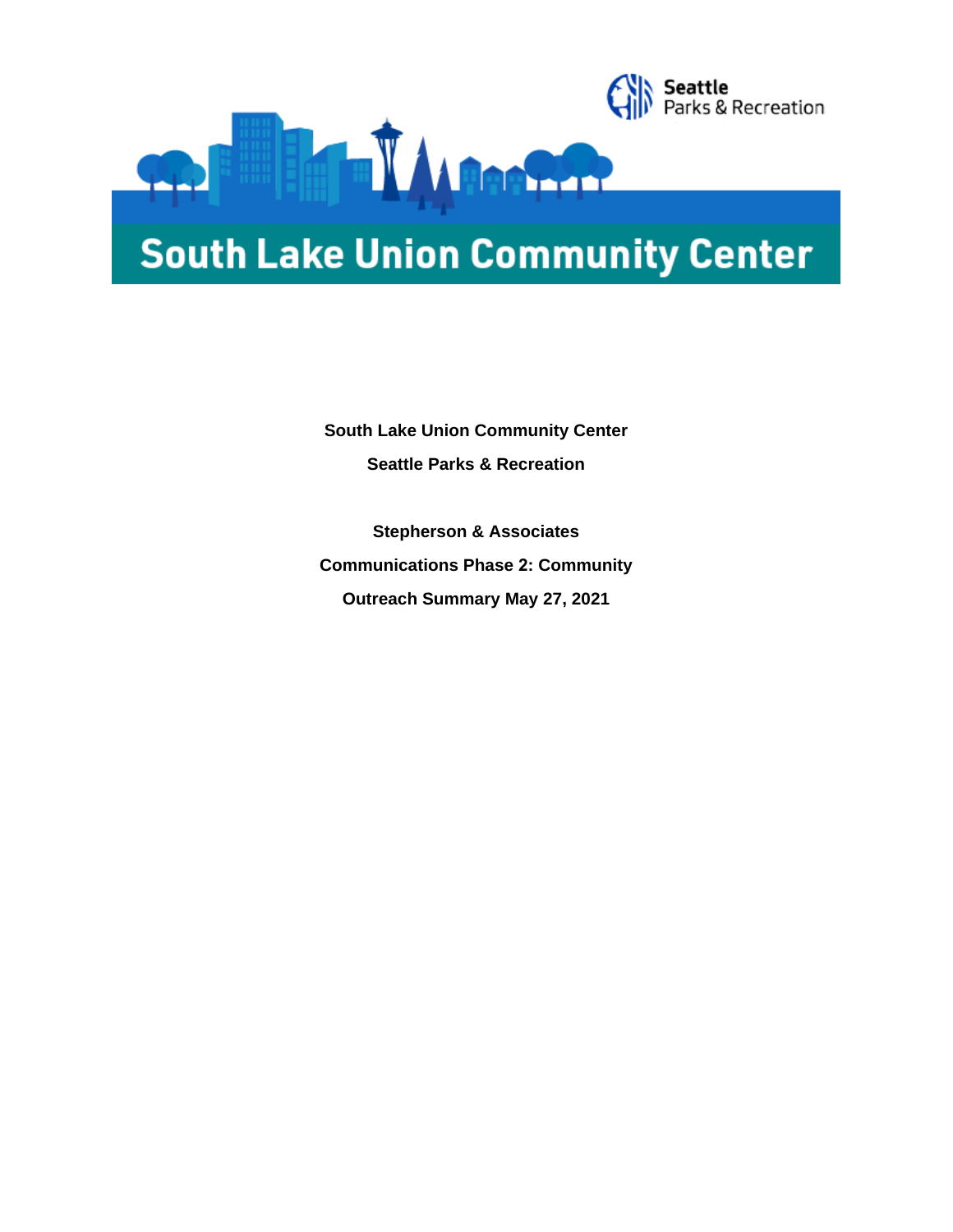#### **Outreach Summary:**

South Lake Union (SLU) has always been a hub of craft and innovation. From the Duwamish people to the Western Mill, railway connectivity, and Bill Boeing, SLU has been a location for creation and connection. Now, with Amazon, Google, Facebook, the Allen Institute, the Gates Foundation, and the UW Medical Research Facility having taken up residence here, an area once dominated by industry has become a home to technology and thought leadership.

To better serve a diverse and rapidly growing community, Seattle Parks and Recreation will open a new community center in the neighborhood. The project — currently called the South Lake Union Community Center — is a public-private partnership, as the new center will be housed within the privately developed Mercer Blocks project.

Due to the COVID-19 pandemic, Seattle Parks and Recreation will be collecting public feedback for this project through online open houses and live online public presentations during 2021.

Seattle Parks and Recreation launched its second online open house March 11, 2021. The online open house was open through April 4, 2021. The online open house introduced two project design concepts for the interior space as well as sought community input on facility design and programming.

The project team promoted the online open house through a variety of digital and socially distant channels in keeping with COVID protocols. The team worked community partners such as the Friends of Denny Park and South Lake Union Chamber and City partners such as Department of Neighborhoods to help get the word out about the online open house. Additionally, we worked with our internal partners, the community center coordinators, Seattle Parks and Recreation Center City Parks Teen program, Lifelong Learning and Specialized Programs to help with additional outreach.

The team also distributed 450 print flyers in the neighborhood that included a short survey around the two design concepts. Locations included: Starbucks (Mercer & Westlake), Sacred Heart – Homeless lunch outreach, Aloha St. – Mini House Village, Orion Youth Care, Compass Housing, and Immanuel Community Services.

The flyer included paid postage with the goal of reach community members who may not have internet access. The project was also promoted through social media, the Parkways blog and press releases.

The project also hosted a live online presentation on March 16 with 22 community members in attendance and posted display board of the two design concepts in the neighborhood.

Almost 400 people visited the online open house and it received 1,400 total page views during the three-week run. About 160 individuals completed the survey questions about design concepts and programming, providing the team valuable insight as they developed and refine the site plan and building design.

A summary of their responses is included in the subsequent pages.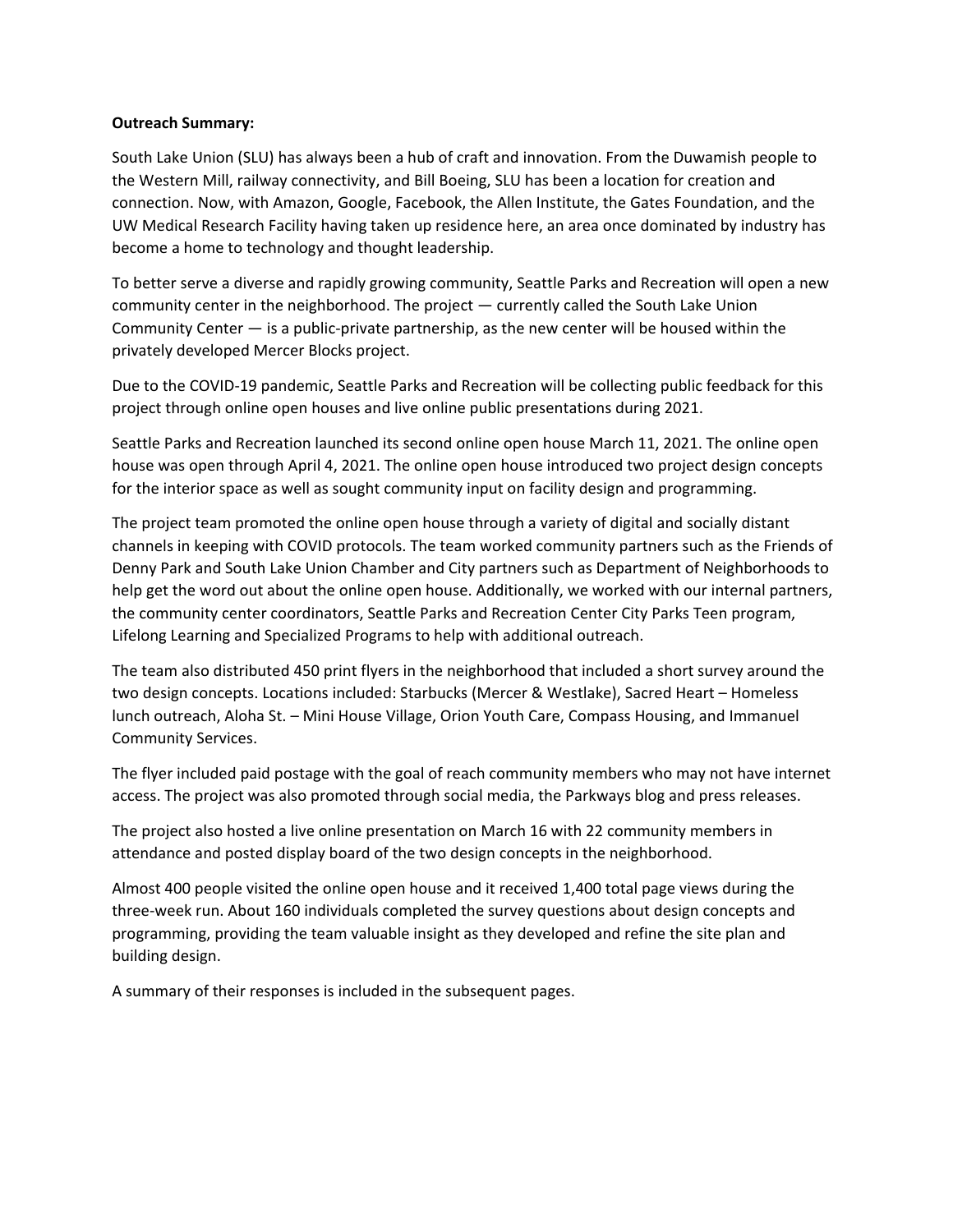# **Question 1: What do you like about the Lakeside Spirit concept? Select all that apply.**



| <b>Answers</b>                                                          | <b>Tally</b> |
|-------------------------------------------------------------------------|--------------|
| Use of wood as a primary design feature                                 | 43           |
| Colors that convey a sense of calm and serene sense of place            | 38           |
| Nautical and maritime inspiration seen in material, colors, and details | 34           |
| Other:                                                                  |              |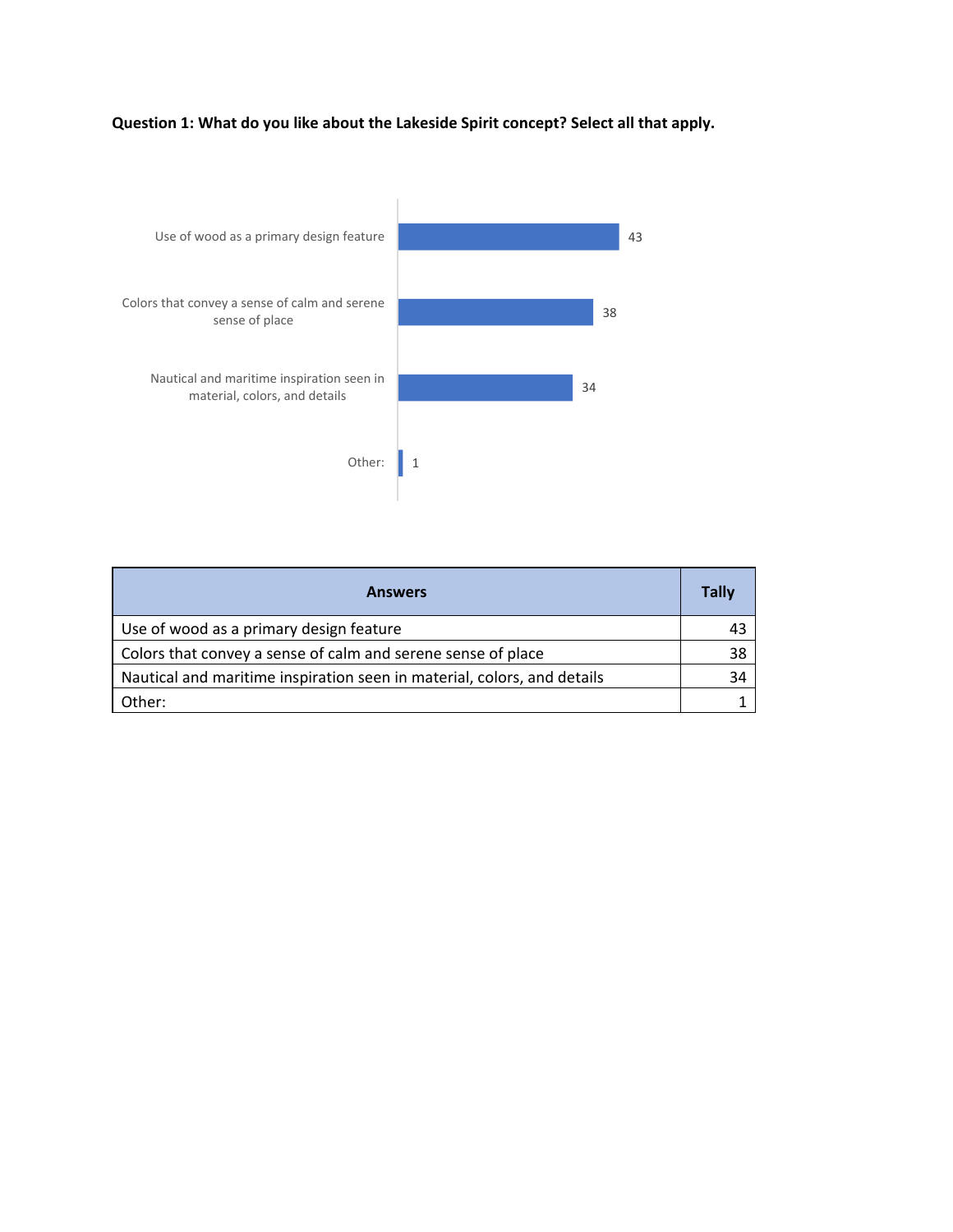# **Question 2: What do you dislike about the Lakeside Spirit concept? Select all that apply.**



| <b>Answers</b>                                                          | <b>Tally</b> |
|-------------------------------------------------------------------------|--------------|
| Nautical and maritime inspiration seen in material, colors, and details |              |
| Colors that convey a sense of calm and serene sense of place            |              |
| Use of wood as a primary design feature                                 |              |
| Other:                                                                  |              |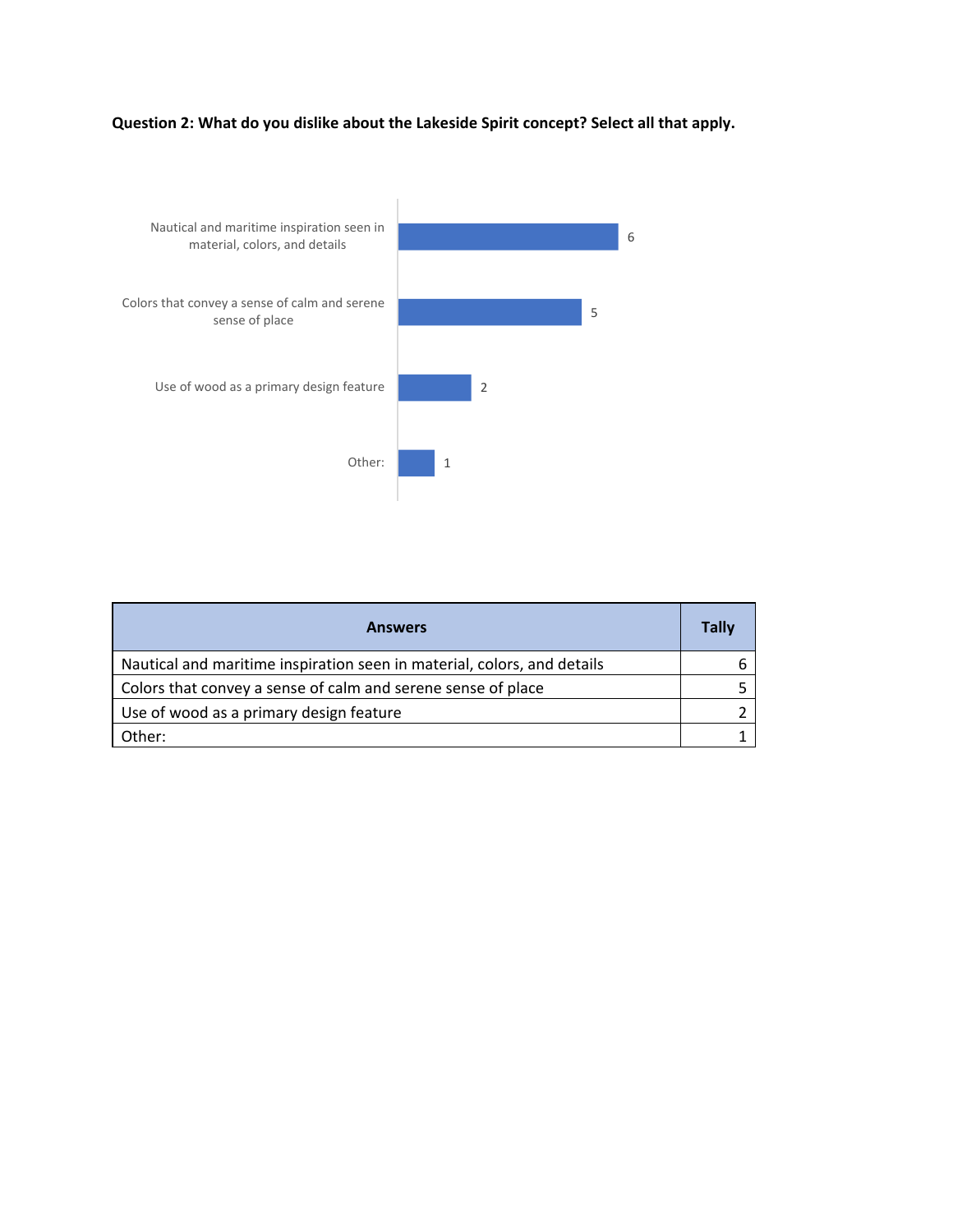## **Question 3: What other activities would you enjoy most at the center? Select all that apply.**



| <b>Answers</b>                                                                 | <b>Tally</b> |
|--------------------------------------------------------------------------------|--------------|
| Colors convey a sense of energy and excitement                                 |              |
| Industrial inspiration seen in materials and details                           | 17           |
| Use of concrete, steel and exposed building systems as primary design features |              |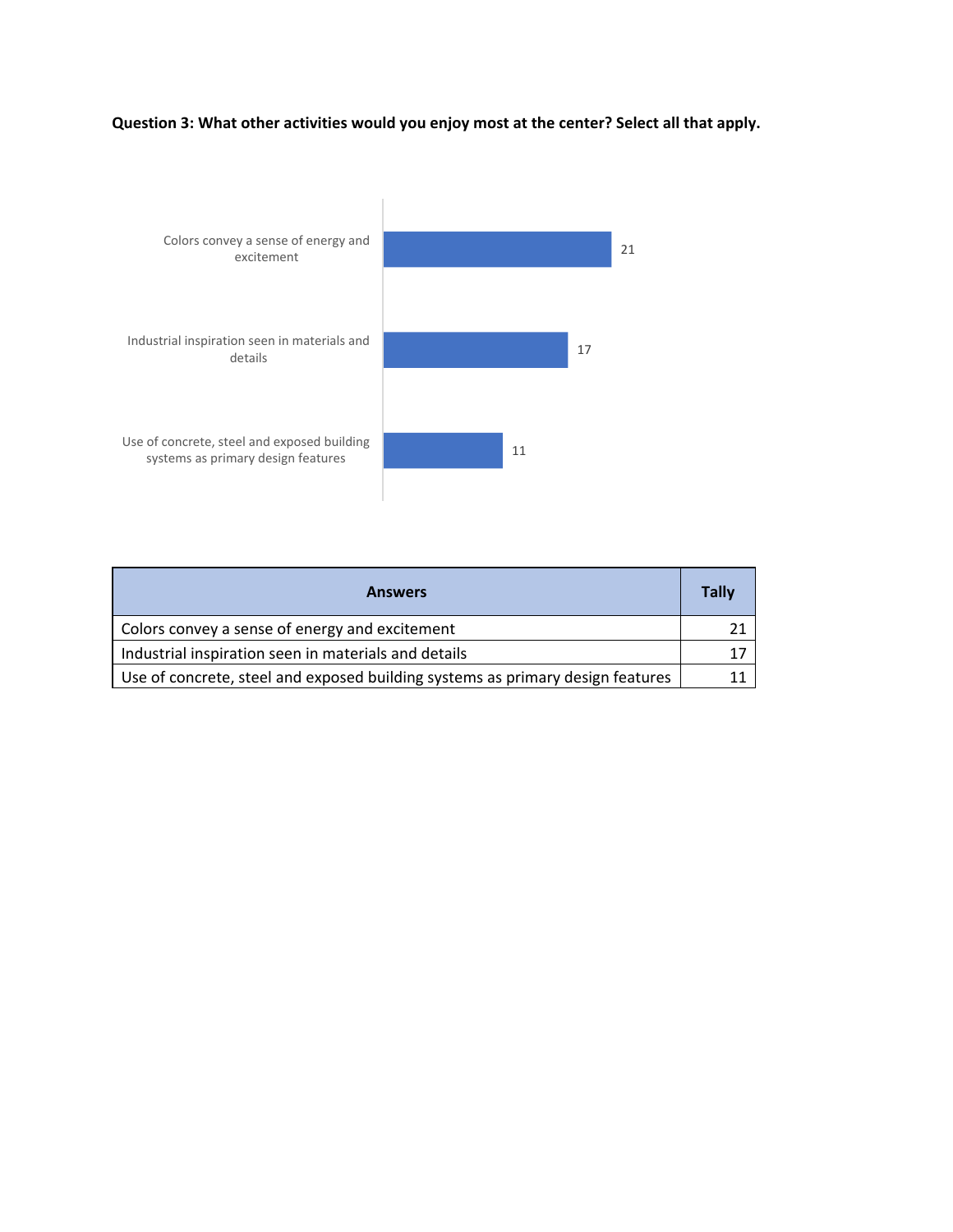## **Question 4: What do you dislike about the Warehouse Energy concept? Select all that apply.**



| <b>Answers</b>                                                                 | <b>Tally</b> |
|--------------------------------------------------------------------------------|--------------|
| Use of concrete, steel and exposed building systems as primary design features |              |
| Industrial inspiration seen in materials and details                           | 18           |
| Colors convey a sense of energy and excitement                                 |              |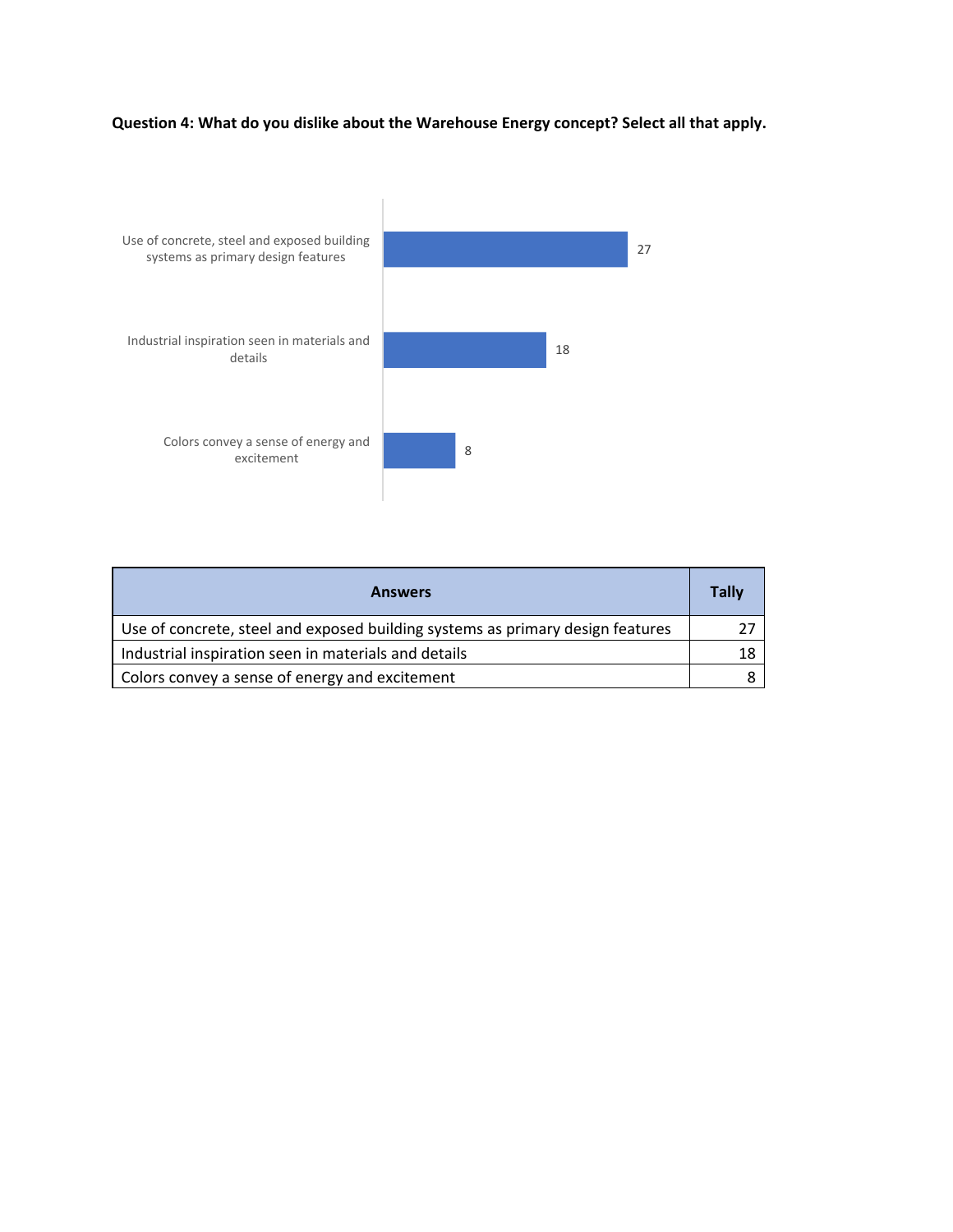**Question 5: Which concept do you like best? Select all that apply.**



| <b>Answers</b>          | <b>Tally</b> | Percentage |
|-------------------------|--------------|------------|
| Lakeside Spirit         | 48           | 83%        |
| <b>Warehouse Energy</b> | 10           | 17%        |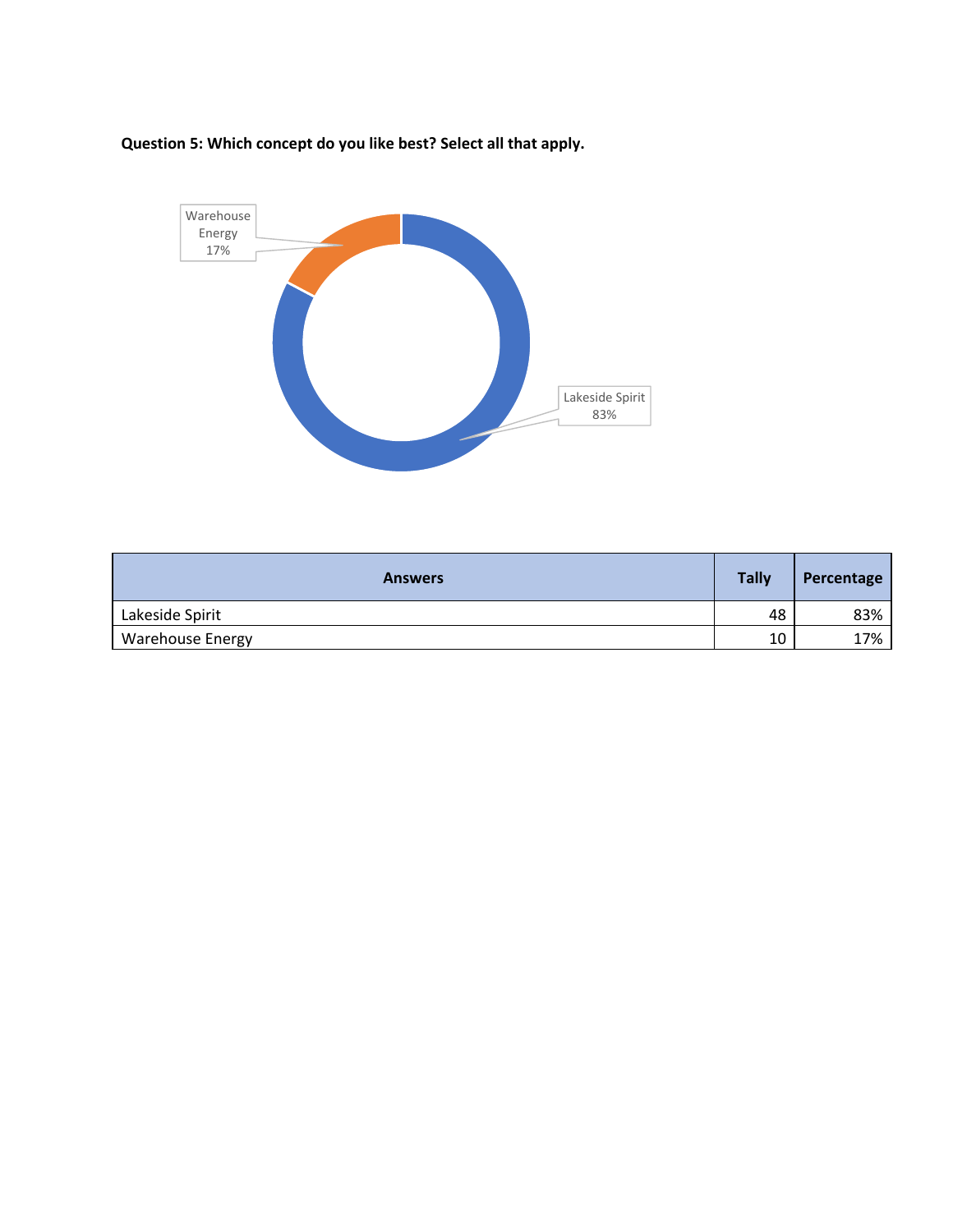#### **Question 6: Is there anything else you would like to share about these concepts?**

- *Every tech company is using industrial theme these days. Lakeside Spirit offers a more unique identity and creates a sense of warmth and community that distinguishes a community center.*
- *I like both a lot- I think they both have their place. The more energetic aspects are nice to try and push for interactivity with guests. Either way if you use recycled/local materials I think the two themes would blend nicely.*
- *I prefer this style... and am also wary with either style that the tech workers in the neighborhood will overtake this community center 's spaces to work. Thus, making non-tech residents feel like they do not fit in.*
- *I strongly prefer Lakeside Spirit as it integrates a much-needed softness to the largely industrial feel of the SLU neighborhood! Balancing that vibe will help the area feel less like a concrete jungle.*
- *If there is a budget for public art, please make sure it is good. Seattle spends a lot on public art that is mediocre.*
- *it is a lakeside neighborhood. make it lake-y!*
- *Keep it natural. Green, maximize outside space, minimize urban vibe.*
- *lakeside spirit*
- *Lakeside Spirit*
- *Need Pickleball courts*
- *Sustainability. I would love it if it could be a printed building. Wood should stay in the forests.*
- *The "Warehouse Energy" concept looks much too much like the many tech office spaces already in the neighborhood.*
- *Warehouse Energy seems to be an overused aesthetic.*
- *Warehouse seems unfinished. The Lakeside honors the spirit of Seattle.*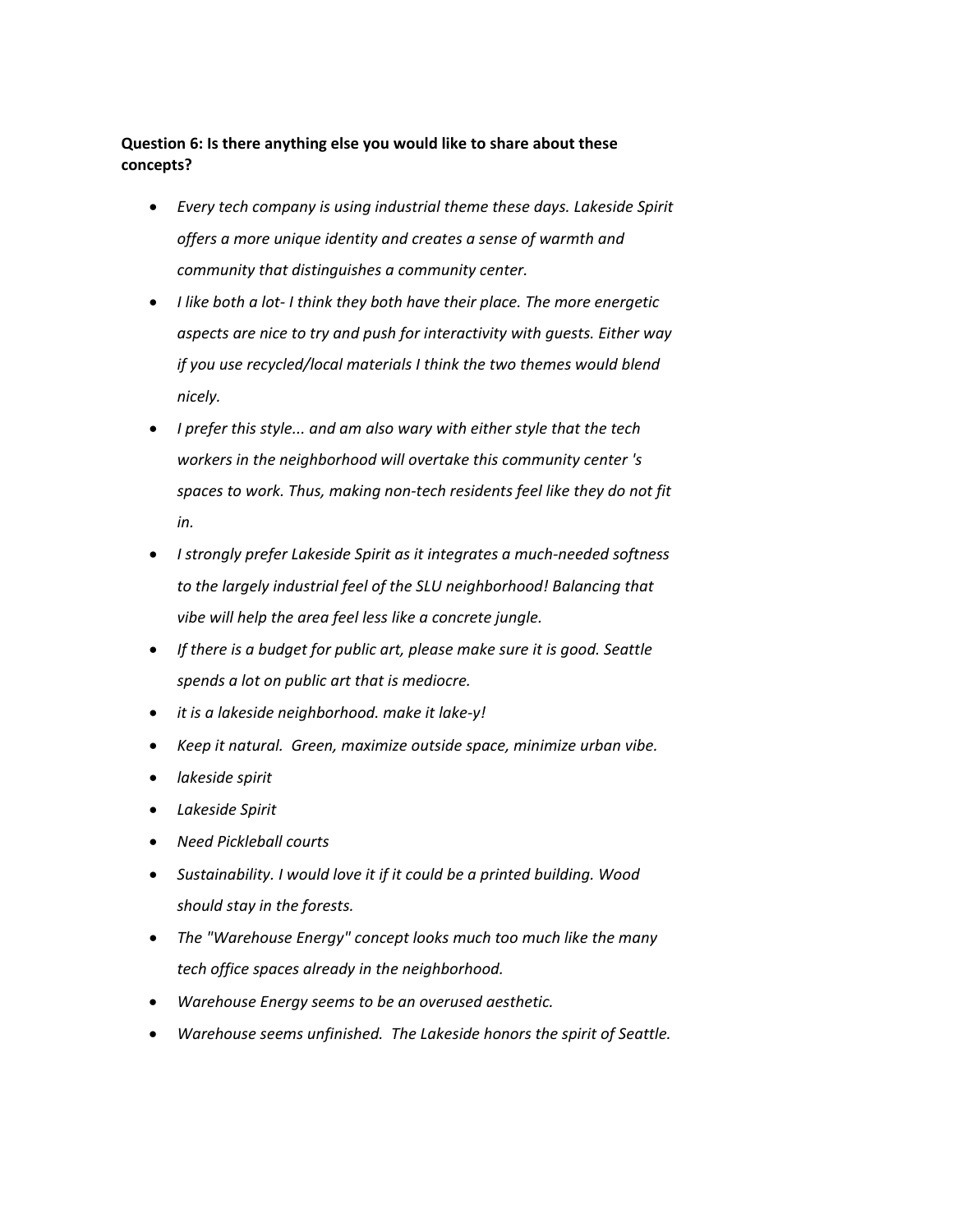**Question 7: Do you think you would use the new South Lake Union Community Center? Select one.** 



| <b>Answers</b> | <b>Tally</b> | Percentage |
|----------------|--------------|------------|
| Yes            | 45           | 68%        |
| No             | 11           | 17%        |
| Not sure yet   | 10           | 15%        |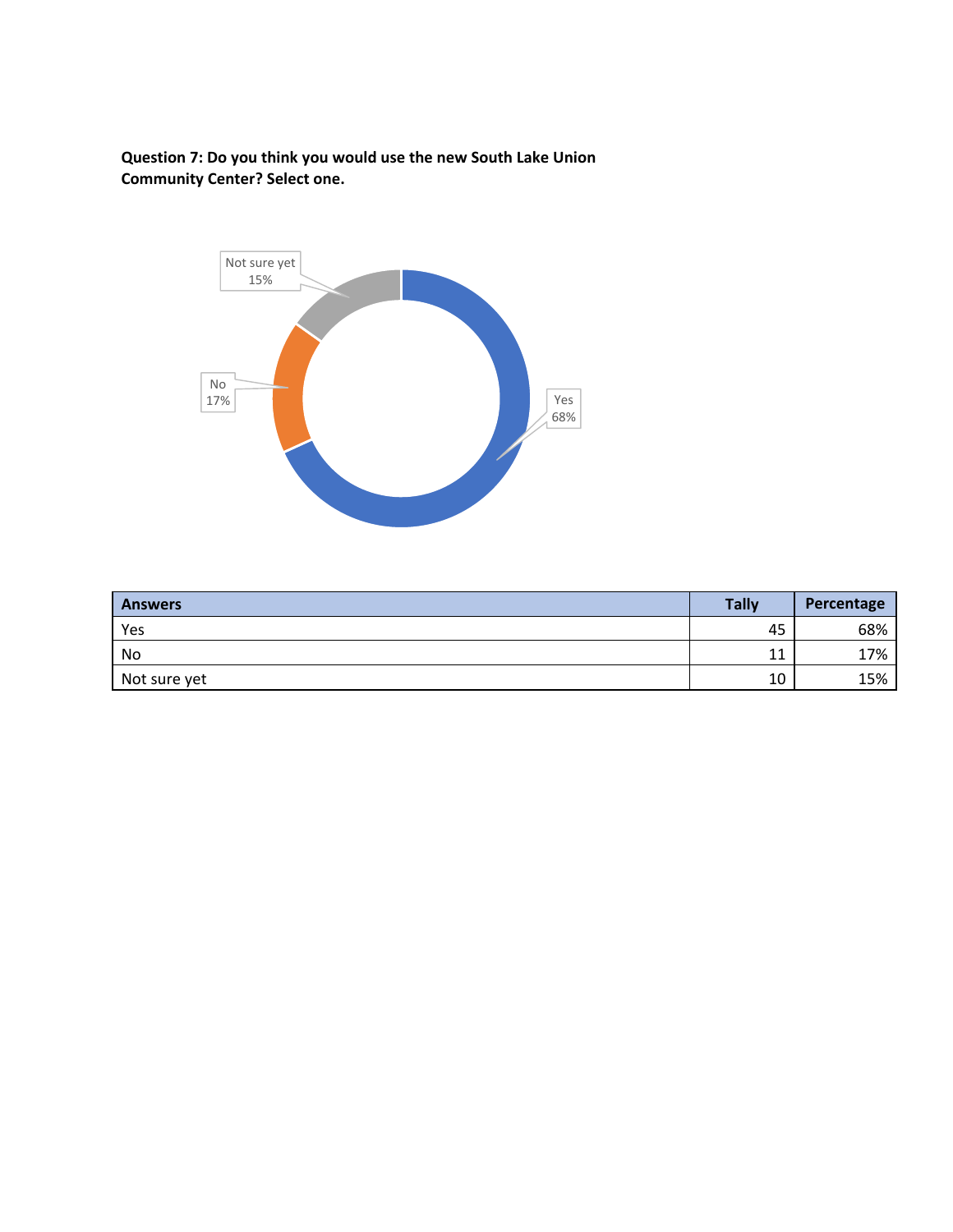## **Question 8: How would you likely travel to the community center? Select all that apply.**



| <b>Answers</b>                                        | Tally |
|-------------------------------------------------------|-------|
| Drive my own vehicle                                  | 41    |
| Bus, streetcar, or light rail                         | 20    |
| Bicycle or scooter                                    | 16    |
| Walking, wheelchair, or other assisted mode of travel |       |
| Get dropped off by someone else                       |       |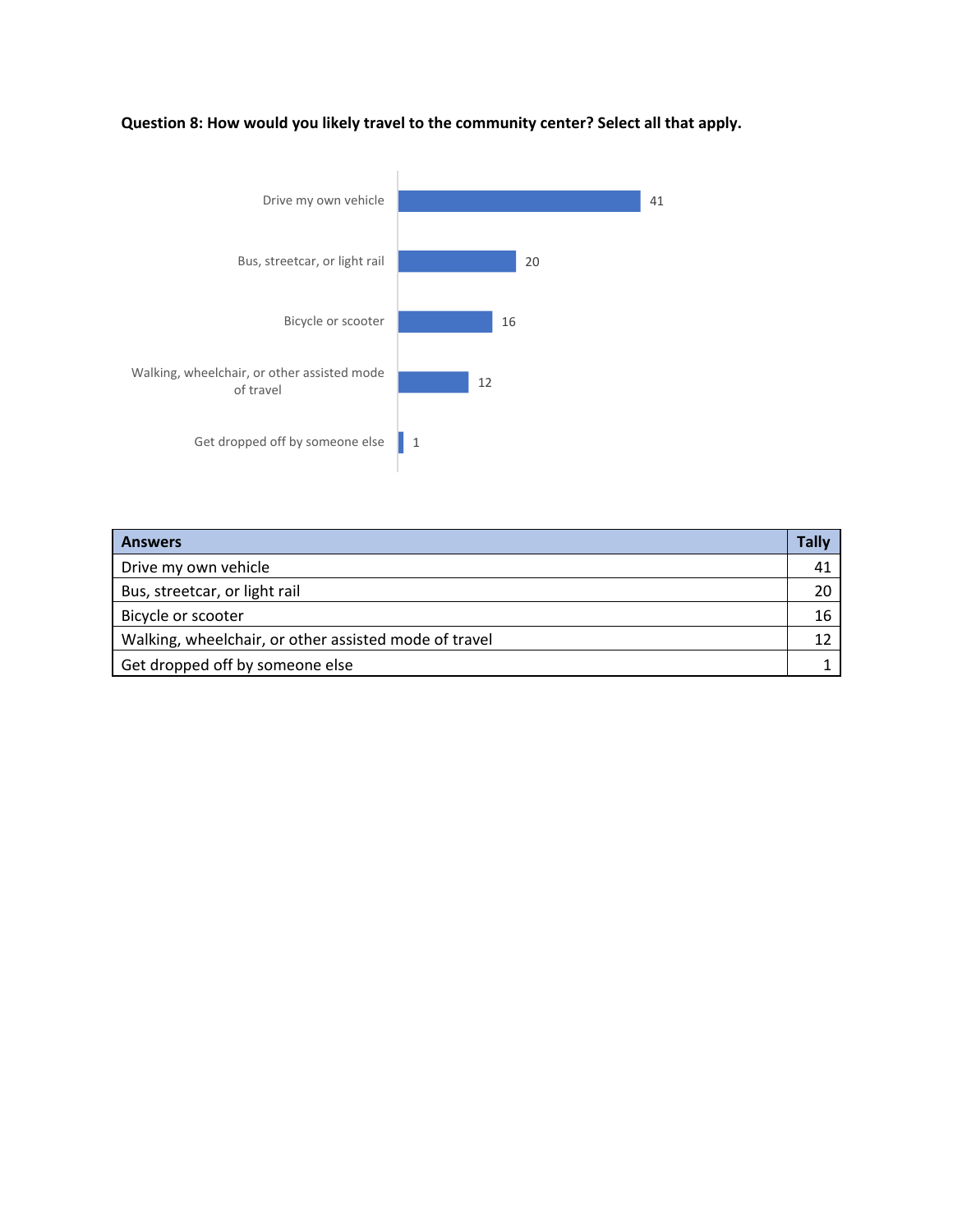#### **Question 9: When using the site, what is most important to you? Select one.**



| <b>Answer</b>                             | Tally | <b>Percent</b> |
|-------------------------------------------|-------|----------------|
| A parking lot                             | 29    | 55%            |
| Pedestrian paths to the building and lake | 11    | 21%            |
| Bike paths and plenty of bike parking     | 8     | 15%            |
| Easy vehicle access and drop off          | 4     | 7%             |
| Other:                                    |       | 2%             |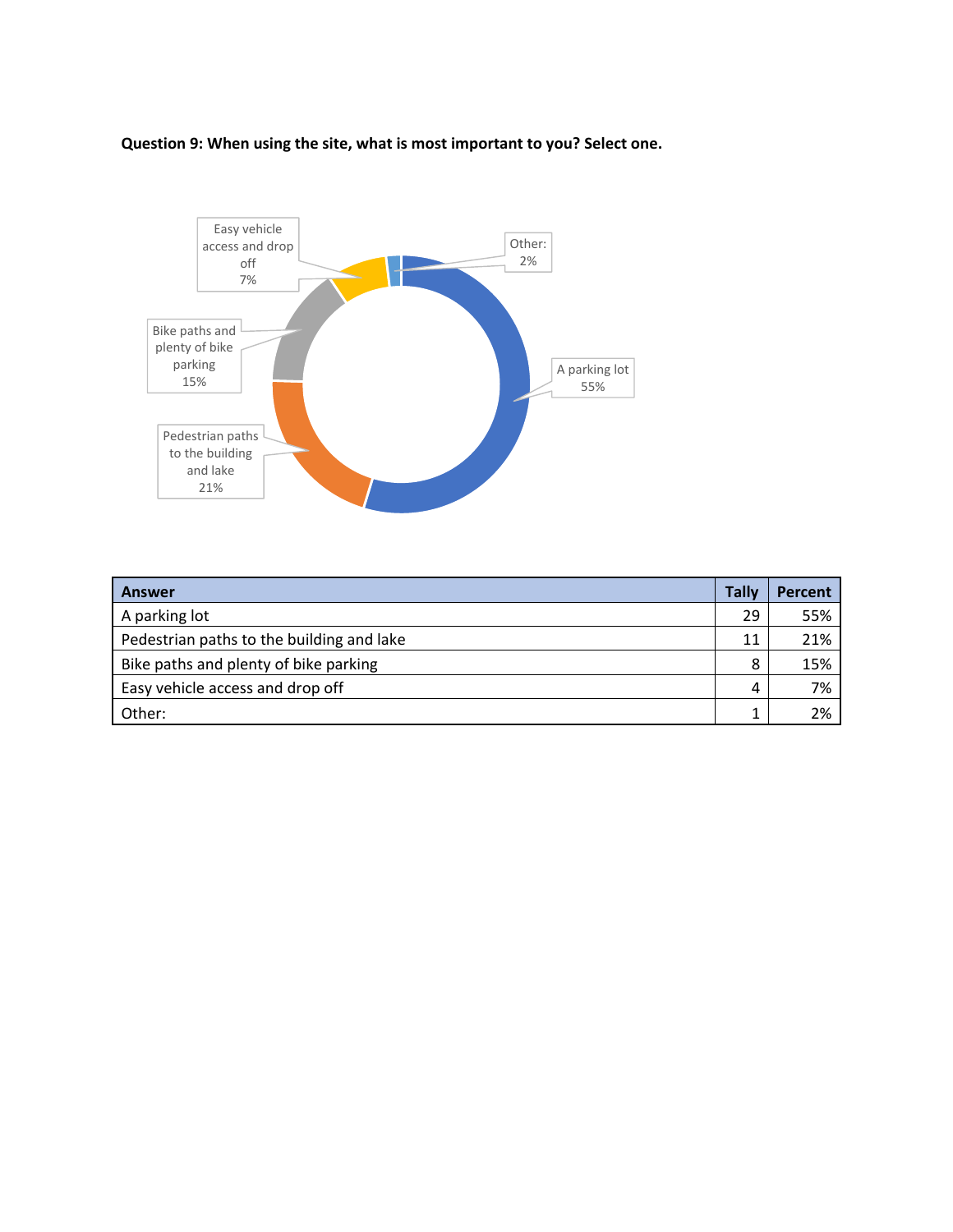**Question 10: Do you work in the greater South Lake Union neighborhood? Select one.**



| <b>Answer</b> | <b>Tally</b> | Percentage |
|---------------|--------------|------------|
| Yes           | 14           | 22%        |
| No            | 49           | 78%        |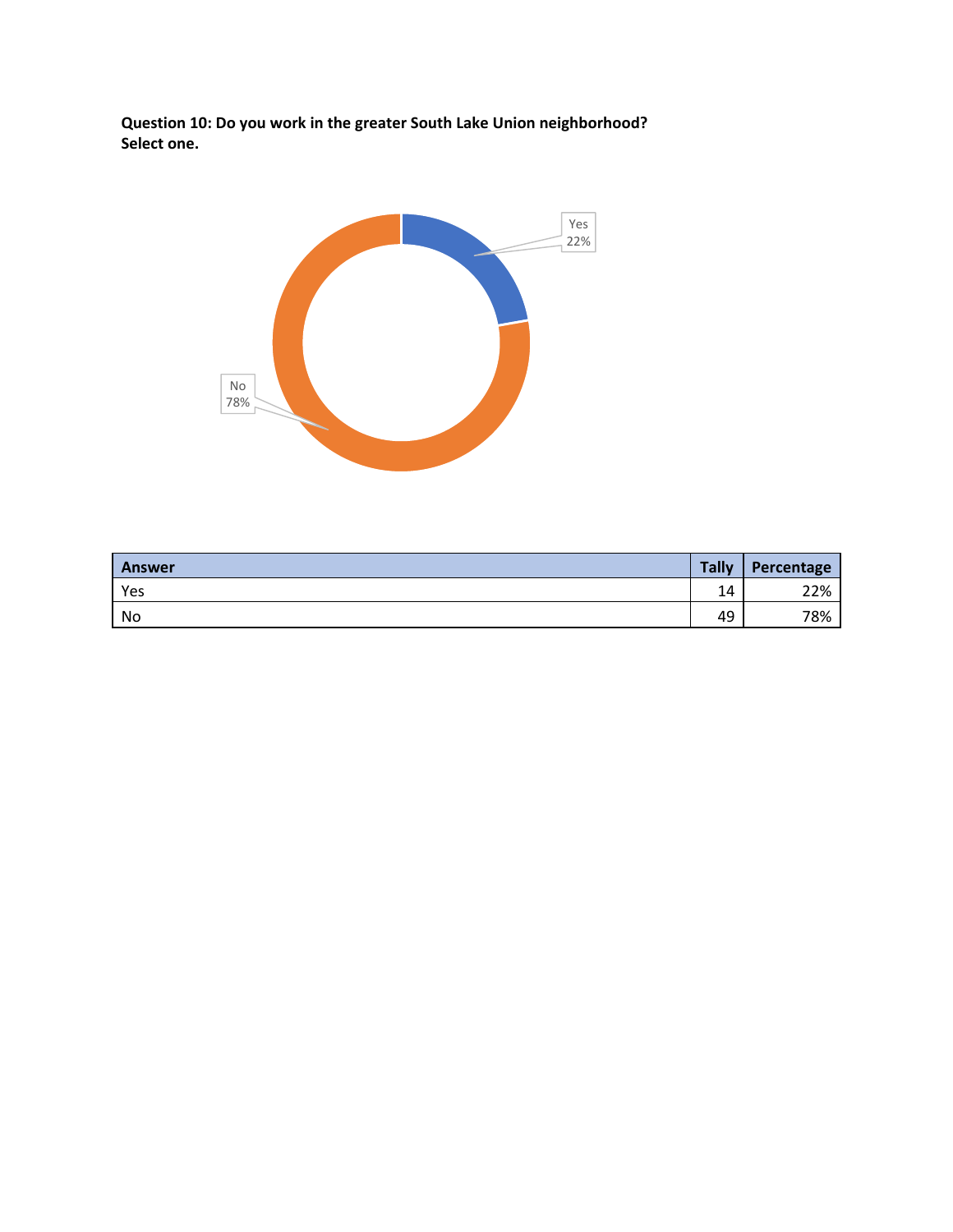**Question 11: What time of day would you mostly likely use the community center? Select all that apply.**



| <b>Answers</b> | <b>Tally</b> |
|----------------|--------------|
| Mornings       | 46           |
| Afternoon      | 26           |
| Evening        | 21           |
| Noon/lunchtime | 20           |
| Early mornings | 10           |
| Late evening   |              |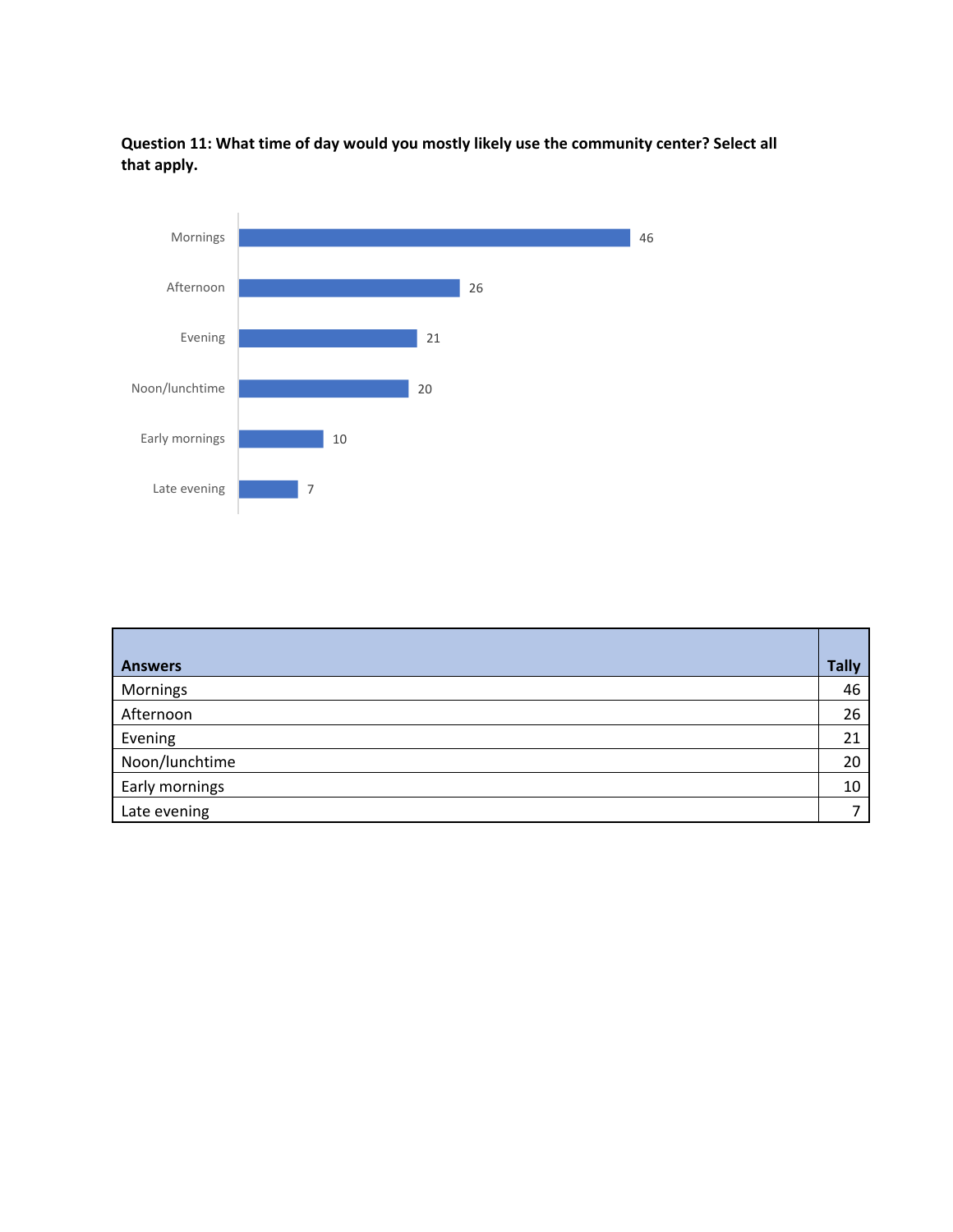### **Question 12: What key features of the community center are most interesting to you? Select all that apply.**



| <b>Answers</b>                               | <b>Tally</b> |
|----------------------------------------------|--------------|
| Gym activities                               | 26           |
| Fitness centers                              | 13           |
| Classrooms                                   |              |
| Event space that would be available for rent |              |
| Childcare                                    | 3            |
| Showers and hygiene services                 |              |
| Other:                                       |              |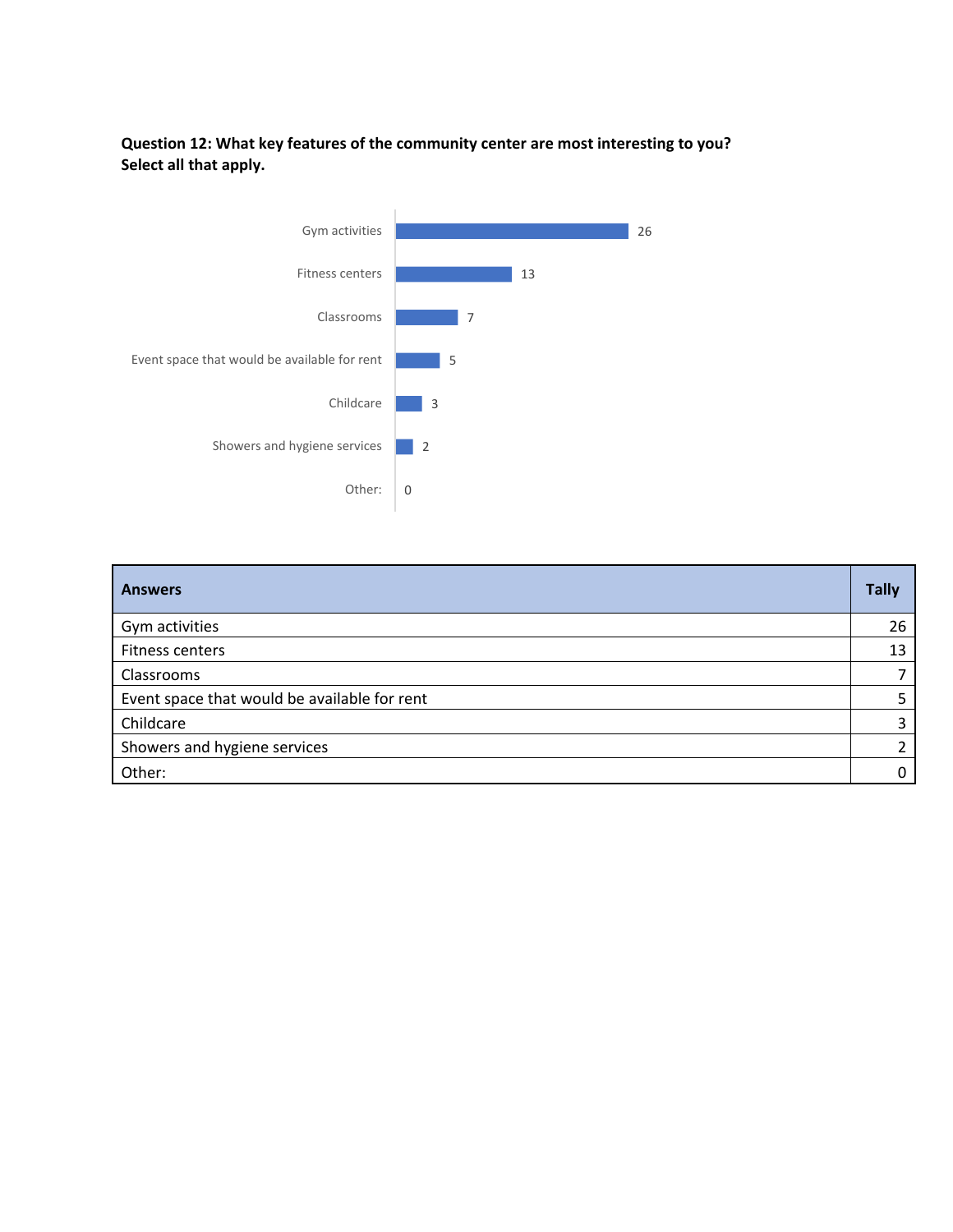

# **Question 13: What sort of programming is most interesting to you? Select all that apply.**

| <b>Answers</b>                | <b>Tally</b> |
|-------------------------------|--------------|
| Fitness classes               | 15           |
| Art classes or art activities | 15           |
| Lifelong programs             | 12           |
| Youth programs                |              |
| Toddler programs              |              |
| Other:                        |              |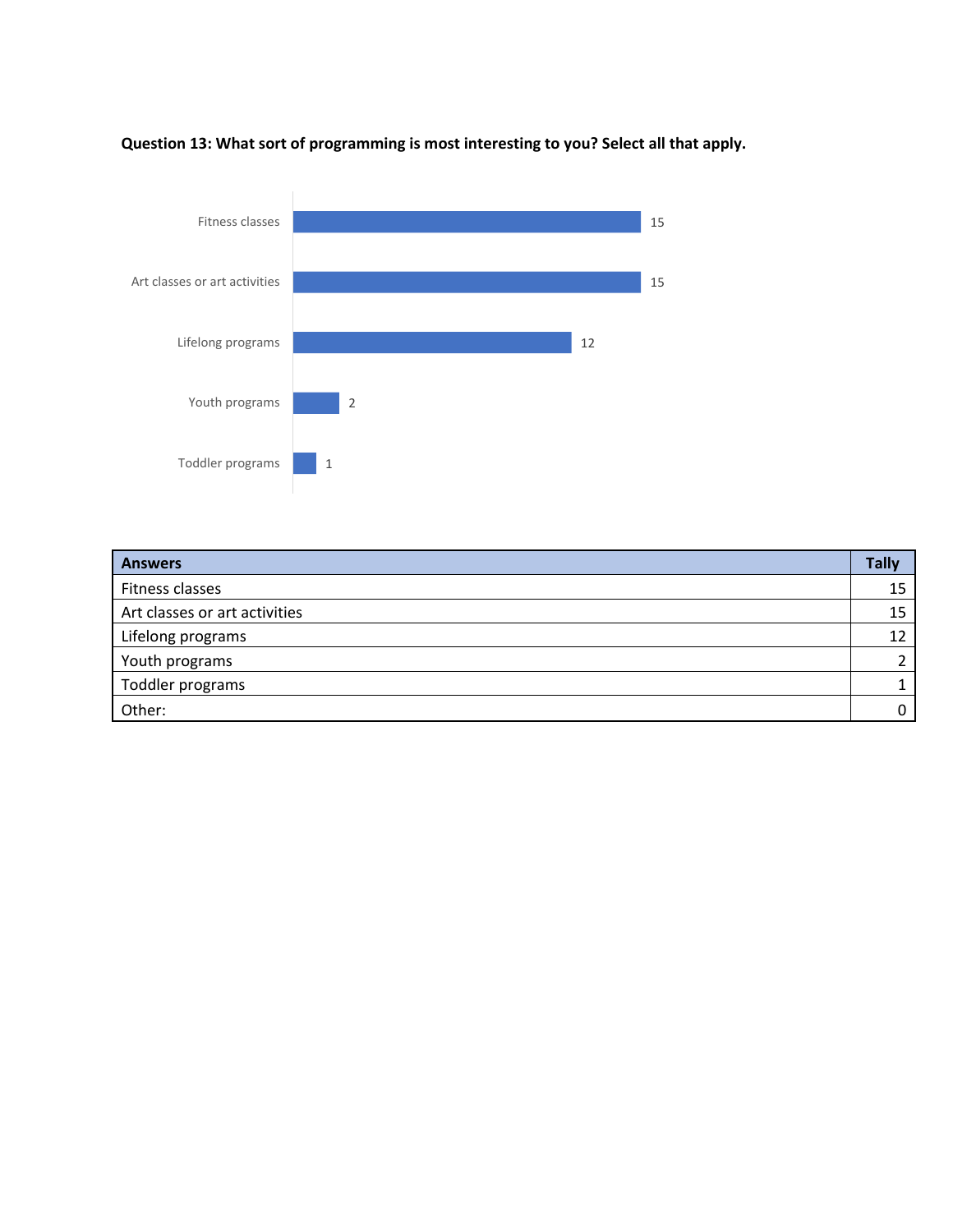**Question 14: Please tell us the ZIP code you live in. Select one.**

| <b>Answers</b>                    | Tally |
|-----------------------------------|-------|
| Other                             | 43    |
| 98109 (SLU/Queen Anne)            | 8     |
| 98102 (Eastlake/Capitol Hill)     | 6     |
| 98136 (West Seattle/Lincoln Park) | 6     |
| 98116 (West Seattle/Alki)         |       |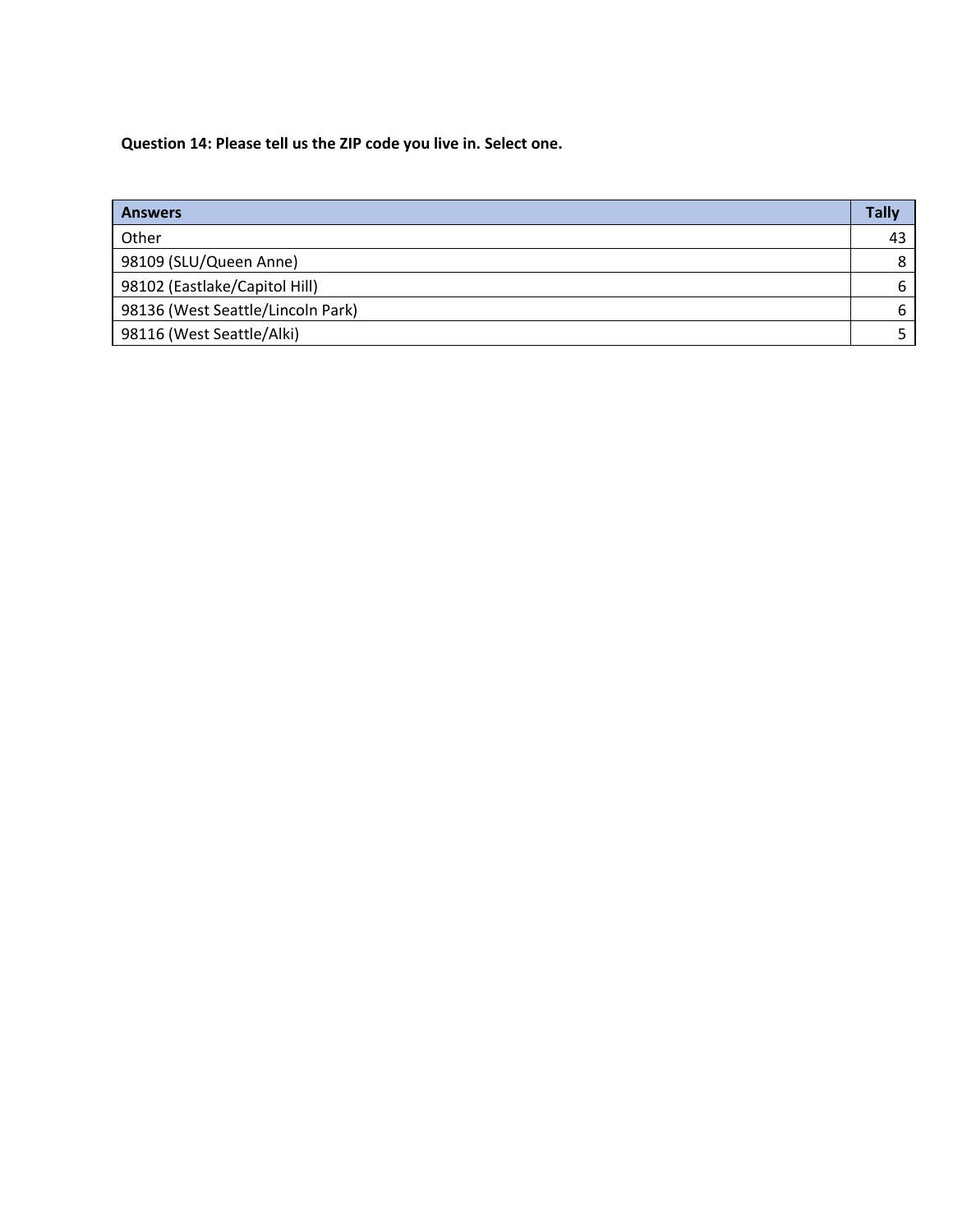



| <b>Answers</b>                                                            | <b>Tally</b> | Percentage |
|---------------------------------------------------------------------------|--------------|------------|
| I own my primary residence                                                | 45           | 79%        |
| I rent my primary residence                                               | 11           | 19%        |
| I prefer not to answer                                                    |              | 2%         |
| I am in temporary housing (e.g., staying with friends, shelter, or hotel) |              | 0%         |
| I am without permanent shelter                                            |              | 0%         |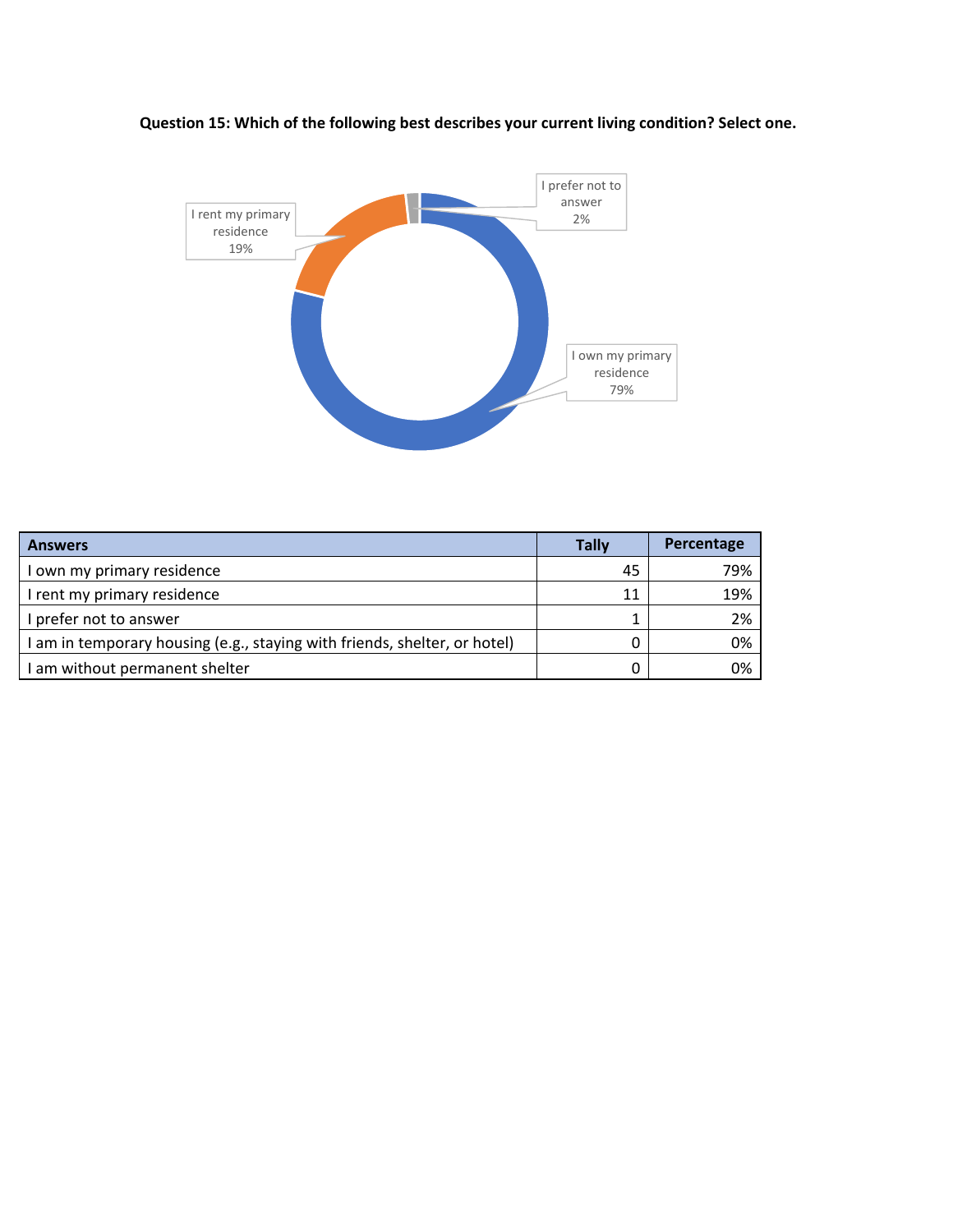# **Question 16: How many people are in your household? Select one.**



| <b>Answers</b> | <b>Tally</b> | Percentage |
|----------------|--------------|------------|
| One            | 16           | 28%        |
| Two            | 26           | 46%        |
| Three          | 8            | 14%        |
| Four           | 3            | 5%         |
| Five           | ◠<br>∠       | 3%         |
| Six or more    | ົ            | 4%         |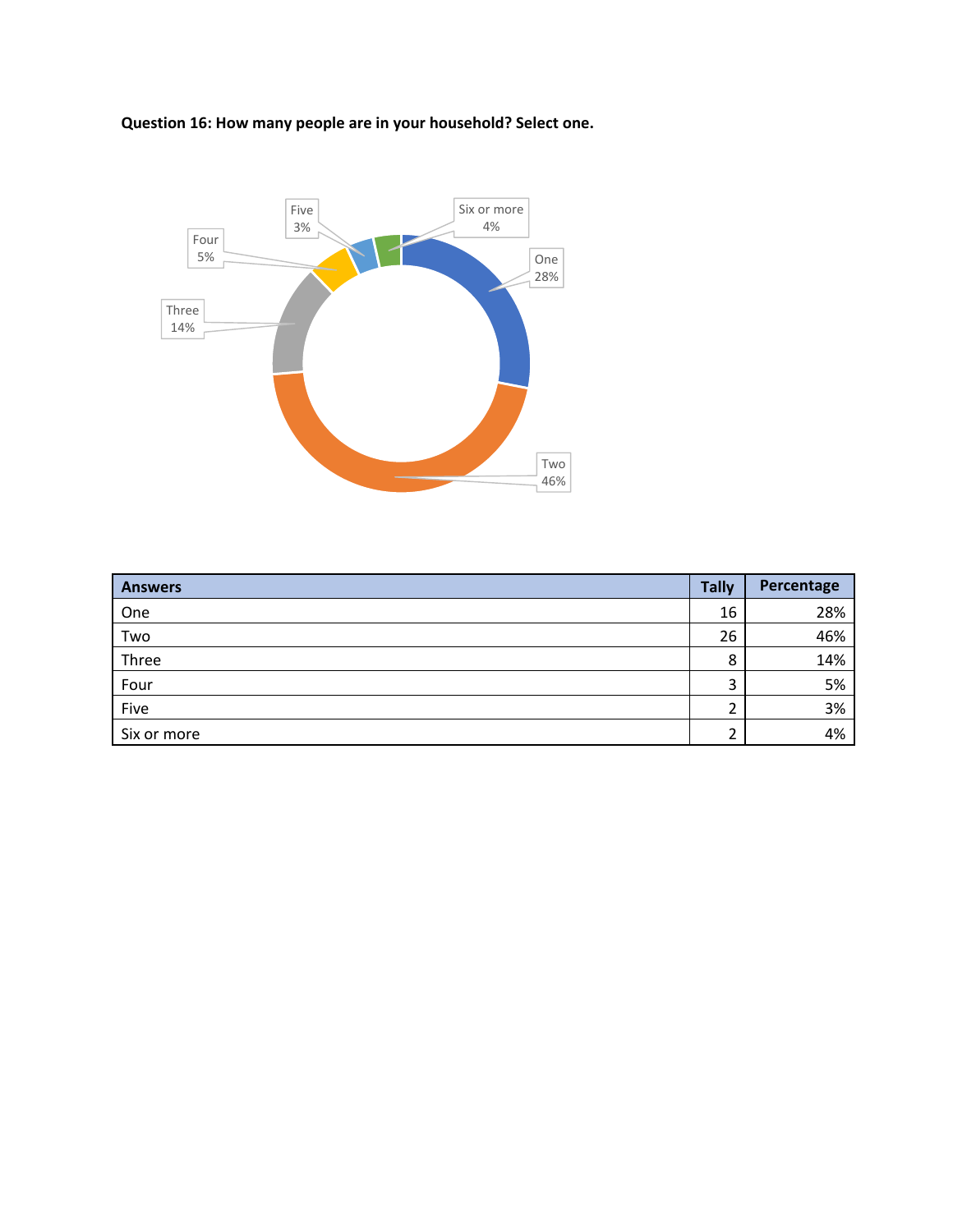**Question 17: Does your household include youth younger than 18 years old? Select one.**



| <b>Answers</b> | <b>Tally</b> | Percentage |
|----------------|--------------|------------|
| Yes            | -            | 12%        |
| No             | 50           | 88%        |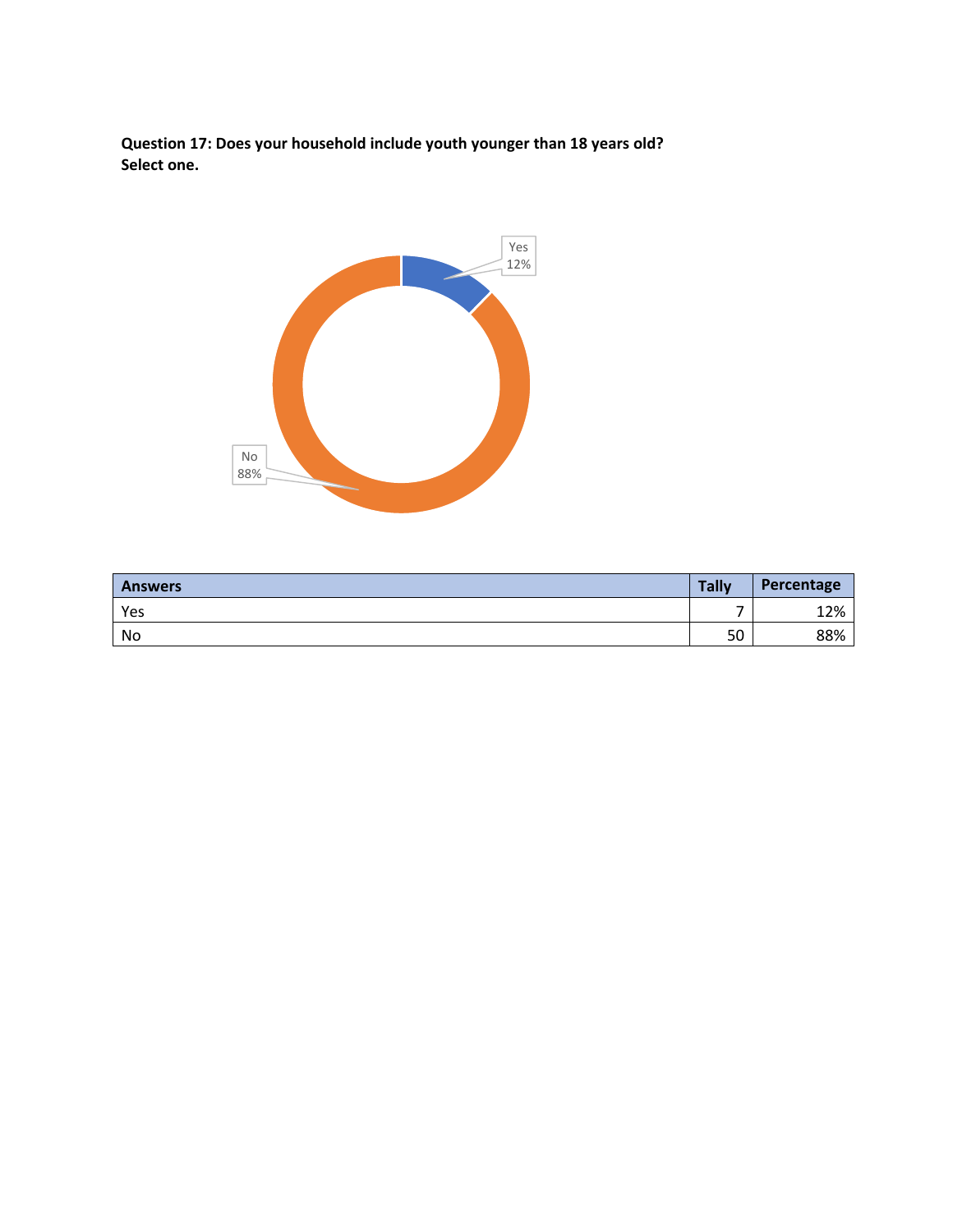# **Question 18: What is your age? Select one.**



| <b>Answers</b>         | <b>Tally</b> |
|------------------------|--------------|
| 17 or younger          | 0            |
| $18 - 29$              |              |
| $30 - 39$              | 4            |
| $40 - 49$              | ⇁            |
| $50 - 59$              | 5            |
| 60 or older            | 36           |
| I prefer not to answer |              |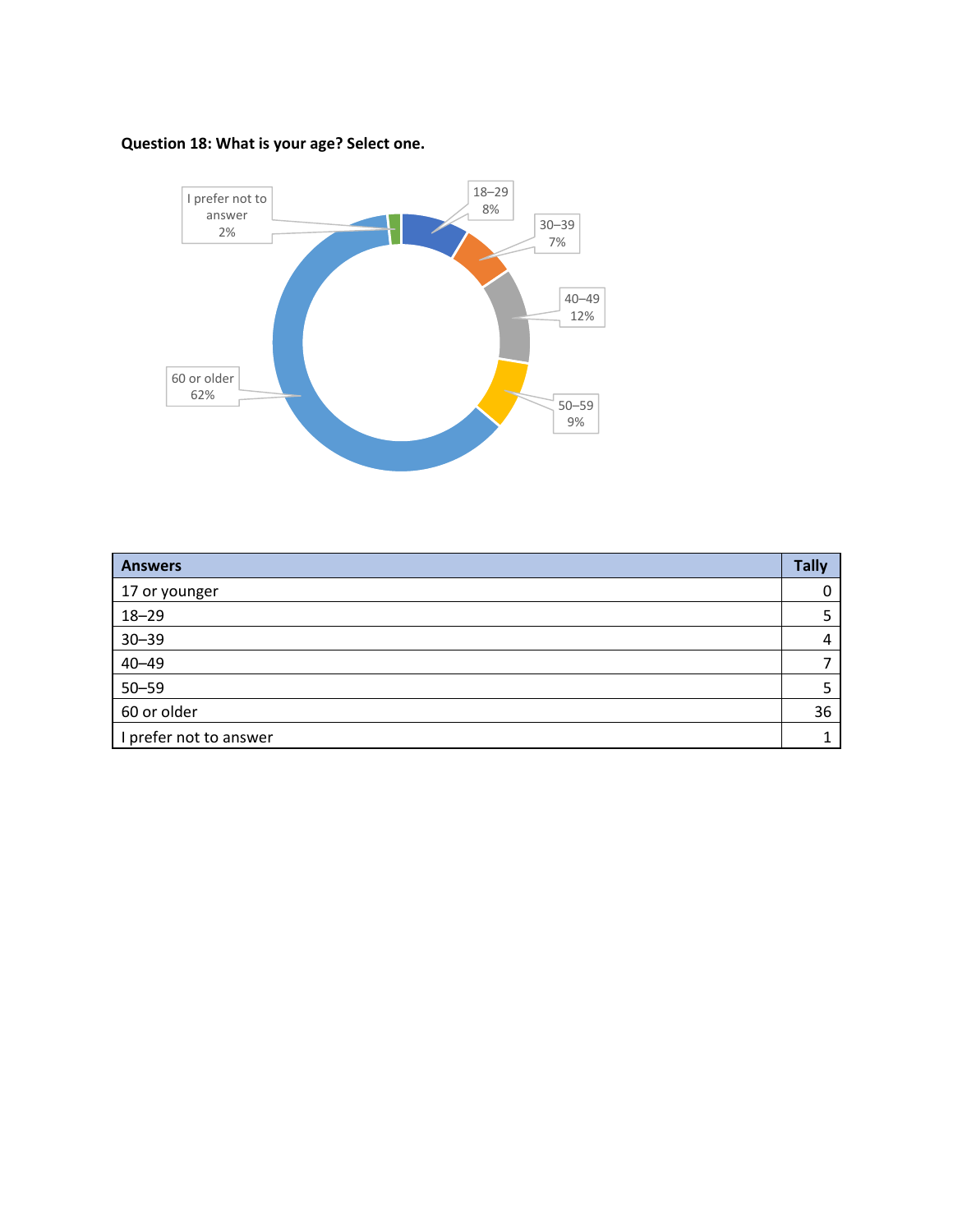# **Question 19: What is the primary language spoken in your home? Select one.**



| <b>Answers</b>                  | <b>Tally</b> | Percentage |
|---------------------------------|--------------|------------|
| English                         | 97           | 89%        |
| Korean                          | ำ<br>∠       | 3%         |
| Mandarin (Simplified Chinese)   | ำ            | 3%         |
| Spanish                         | ำ<br>∠       | 3%         |
| <b>Tagalog</b>                  | ำ            | 2%         |
| I prefer not to answer          |              | 0%         |
| Cantonese (Traditional Chinese) | 0            | 0%         |
| Somali                          | 0            | 0%         |
| Vietnamese                      | 0            | 0%         |